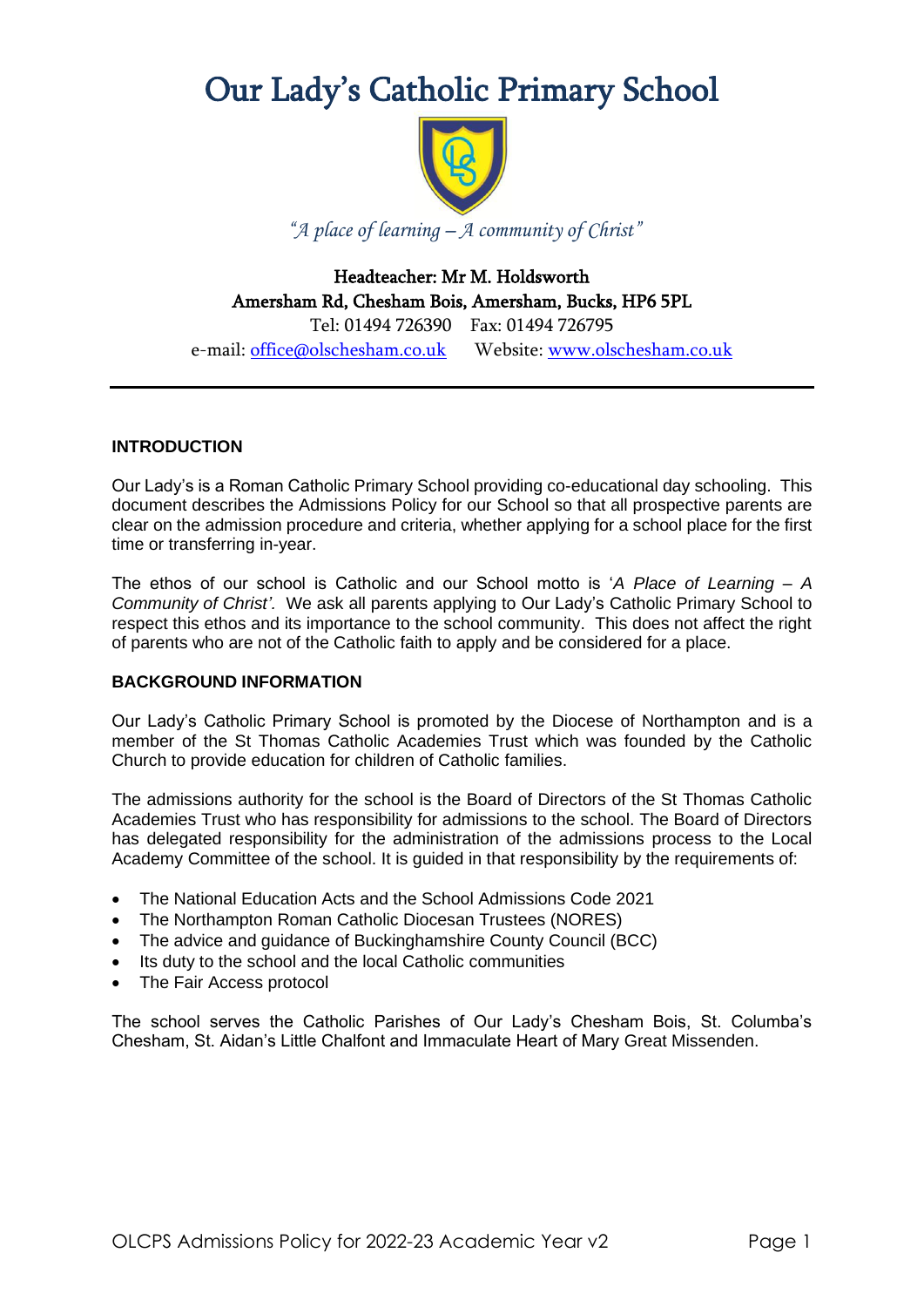## **ADMISSION NUMBER**

Each year group has 1 class.

The Admission Number of the school for Key Stage 1 is 30. This means a maximum class size of 30 children for Reception, Year 1 and Year 2.

The Admission Number of the school for Key Stage 2 is 2. This means a maximum class size of 32 children in Years 3, 4, 5 and 6.<sup>1</sup>

At the start of Key Stage 2 (Year 3) there is a formal point of admission. The Admissions Procedure and criteria below will also apply for the allocation of the additional places available in Key Stage 2.

## **ADMISSIONS PROCEDURE**

The admissions procedure is as defined by The Co-ordinated Scheme for Primary Admissions in the area of Buckinghamshire County Council (BCC) Local Authority (LA).

- The Admissions page of our school website provides all information for admission to our school. This should be consulted along with the BCC Primary Guide for Parents, which details the admissions timetable and application procedure. Both are available from our School Office or visit the BCC website on: <http://www.buckscc.gov.uk/education/schools/admissions-and-moving-school>
- Parents wishing to apply for a place for their child must complete the co-ordinated admission form and submit it to the Local Authority, by their published deadline for admissions.
- In addition, in order to qualify for admissions criteria 1,2,3,4 and 8, the supplementary information form **MUST** be completed and submitted with supporting evidence such as certified copies of Baptismal certificates, letters from Priests, Religious Leaders, and evidence of Faith, to the school by the Local Authority published deadline for admissions. All evidence should be original copies and not photocopies.
- The Governing Body will consider all applications according to the criteria set out in this policy without reference to the ability or aptitude of the child.
- Children with a statement of Special Educational Needs naming the school will be admitted in accordance with the LA's policy and regulations.
- Places are offered for all Reception admissions to start in September. Parents can choose to delay that admission and/or take up the offer on a full or part time basis in the first instance. All children have to be attending full time from the beginning of the term following their 5th birthday.

<sup>1</sup> Typically, the 32-pupil capacity in Key Stage 2 (Year 3 onwards) will be filled from internal pupils moving up from Key Stage 1 (leaving Year 2) and external applicants will then be admitted up the relevant capacity figure.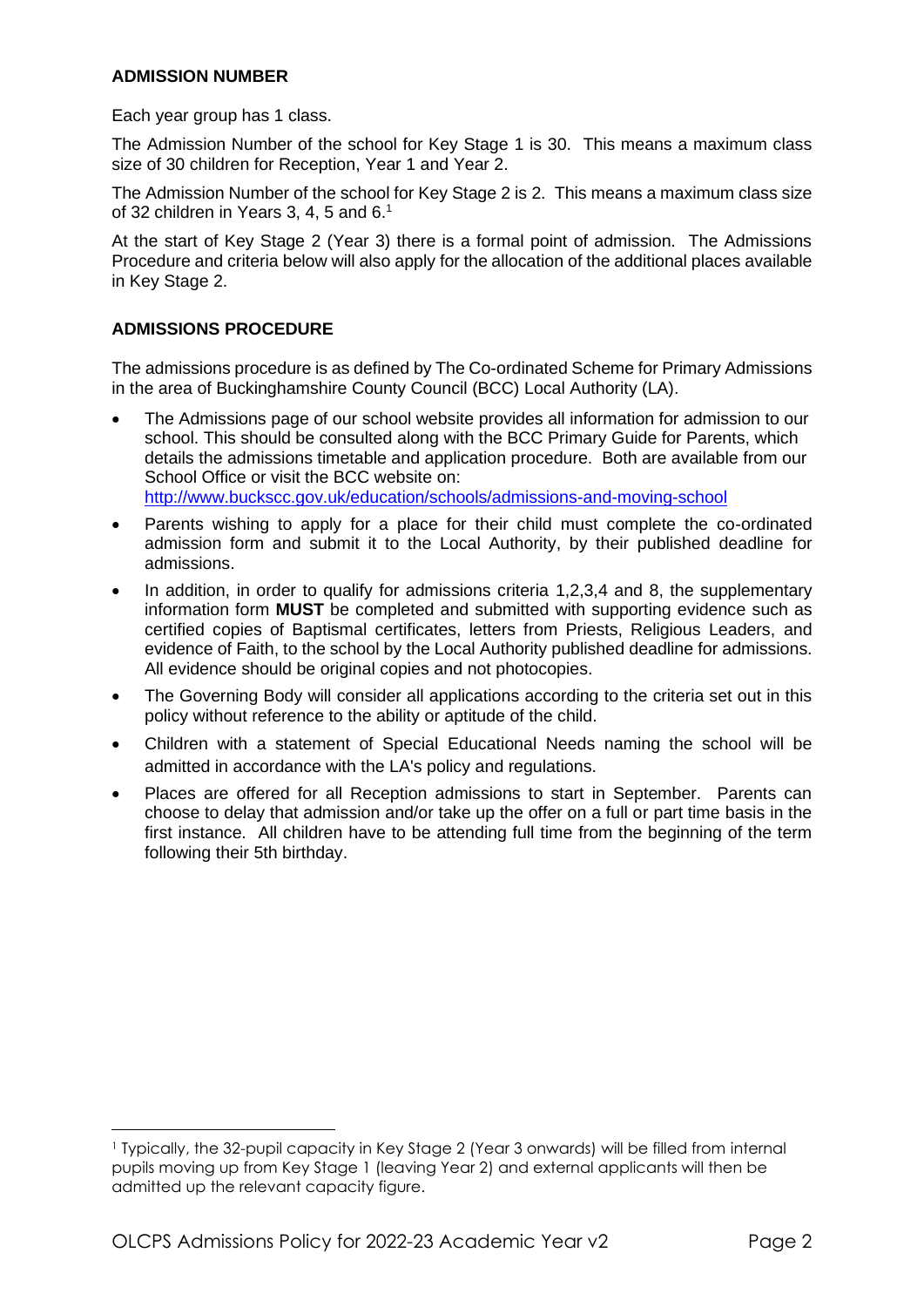## **ADMISSIONS CRITERIA**

Ideally, the Governing Body would like to offer a place to every Catholic child who seeks admission, but because of the limitation on the number of children who can be accommodated within the school it is necessary to apply criteria to determine who will be offered the available places.

## **The Admissions Committee will give priority to children in the following order:**

- 1 st Baptised Catholic "looked after" and previously "looked after" children.
- $2<sup>nd</sup>$ Baptised Catholic children of Teachers\* (see note) at Our Lady's School who have been employed at the school as a Teacher for more than two years at the time at which the application for admission to the school is made.
- 3rd Baptised Catholic children of practising Catholic families with priestly support for Catholic Practice.
- $4<sup>th</sup>$ Baptised Catholic but without priestly support for Catholic Practice.
- $5<sup>th</sup>$ "Looked after" and previously "looked after" children other than those of the Catholic faith.
- $6<sup>th</sup>$ Children of Teachers\* (see note) at Our Lady's School who have been employed at the school as a Teacher for more than two years at the time at which the application for admission to the school is made
- $7<sup>th</sup>$ Siblings of other children on the school roll at expected time of admission.
- 8<sup>th</sup> Children of other Christian Denominations
- **gth** Any other children

\* Teachers' are full or part time individuals employed as teachers holding Qualified Teacher Status

Within criteria **1 to 4** above, children are ordered as follows:

- a. Children deemed a 'special case' in the original application by Parish Priest/ Diocesan Agency/ Social Services/ Health Authority because of specific pastoral or medical need in order of 'Nearest Resident'
- b. Siblings of children who will be on the school roll at the expected date of admission in order of 'Nearest Resident'
- c. Children with no siblings who will be on the school roll at the expected date of admission in order of 'Nearest Resident'

*'Nearest resident'* means the closest by 'Distance from Home to School', taking one child from each 'parish' in turn in the order below. Once no children remain from the four named parishes, children who are not resident in any of the four named parishes will then be selected and ordered by nearest 'Distance from Home to School':

- 1. Nearest in Our Lady's Parish
- 2. Nearest in St. Columba's Parish
- 3. Nearest in St. Aidan's Parish
- 4. Nearest in Immaculate Heart of Mary/ St. Anne's Parish.

The parish boundaries applicable are available on the school website Admissions page or from the school office.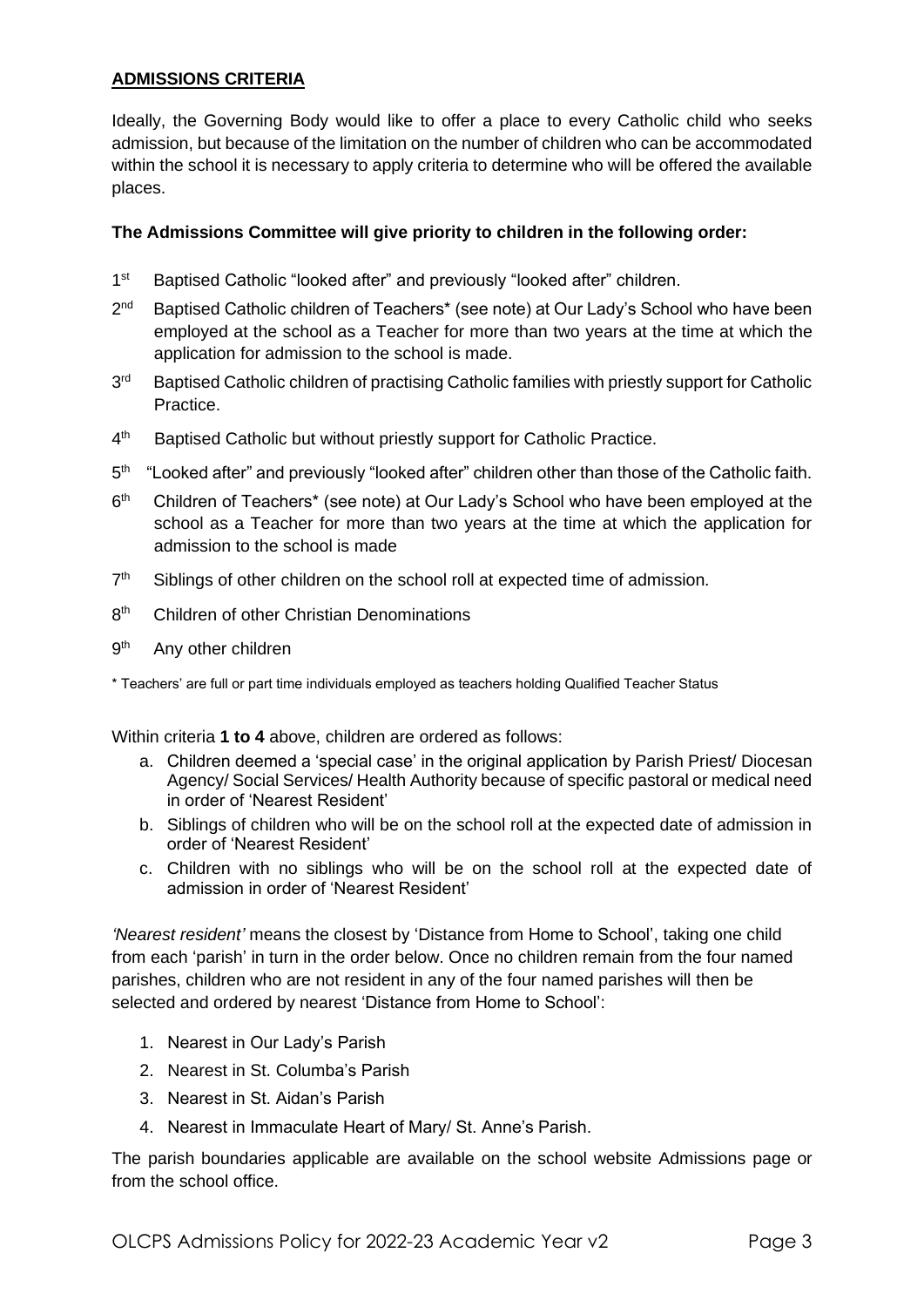Within criteria **5 to 9** above, children are ordered as follows:

- a. Children deemed a 'special case' in the original application by Parish Priest/ Diocesan Agency/ Social Services/ Health Authority because of specific pastoral or medical need ordered by nearest 'Distance from Home to School'
- b. Siblings of children who will be on the school roll at the expected date of admission in ordered by nearest 'Distance from Home to School'
- c. Children with no siblings who will be on the school roll at the expected date of ordered by nearest 'Distance from Home to School'

## **LATE APPLICATIONS**

Late applications will be dealt with in accordance with the BCC Primary Guide for Parents.

## **APPEALS**

All parents have the right to appeal against any unsuccessful application firstly to the Governing Body and secondly to an independent panel. The decision of the panel is binding on the school and the parents. Details of how to do this will be sent out with the decision letter.

In the event of an unsuccessful appeal, the school will not consider any further application in the same school year (1st September to 31<sup>st</sup> August); unless there has been a material change in circumstances, for example, a change of address.

## **WAITING LISTS**

The school maintains waiting lists for those children who are not offered a place, and the parents ask for the child's name to be added to the waiting list. The order of priority on the waiting list is the same as the admissions criteria, and does not depend on the date on which an application is received. No account is taken of length of time on a waiting list. Parents will need to ensure their child remains on the waiting list by contacting OLS in May of each year to re-confirm the need for a place.

## **IN-YEAR ADMISSIONS**

In-year admissions apply to children seeking a school place during the school year. In-year admissions are managed directly by the school which maintains the waiting lists. In-year admissions are managed according to the same admissions criteria listed above.

To make an in-year application please complete the supplementary information form available on the school website or from the school office.

## **ADMISSION OF CHILDREN OUTSIDE THEIR NORMAL AGE GROUP**

The school will follow the LA's policy and regulations.

The details supplied for the requested admission of a child must satisfy the School Admissions Policy and will be subject to any existing waiting lists.